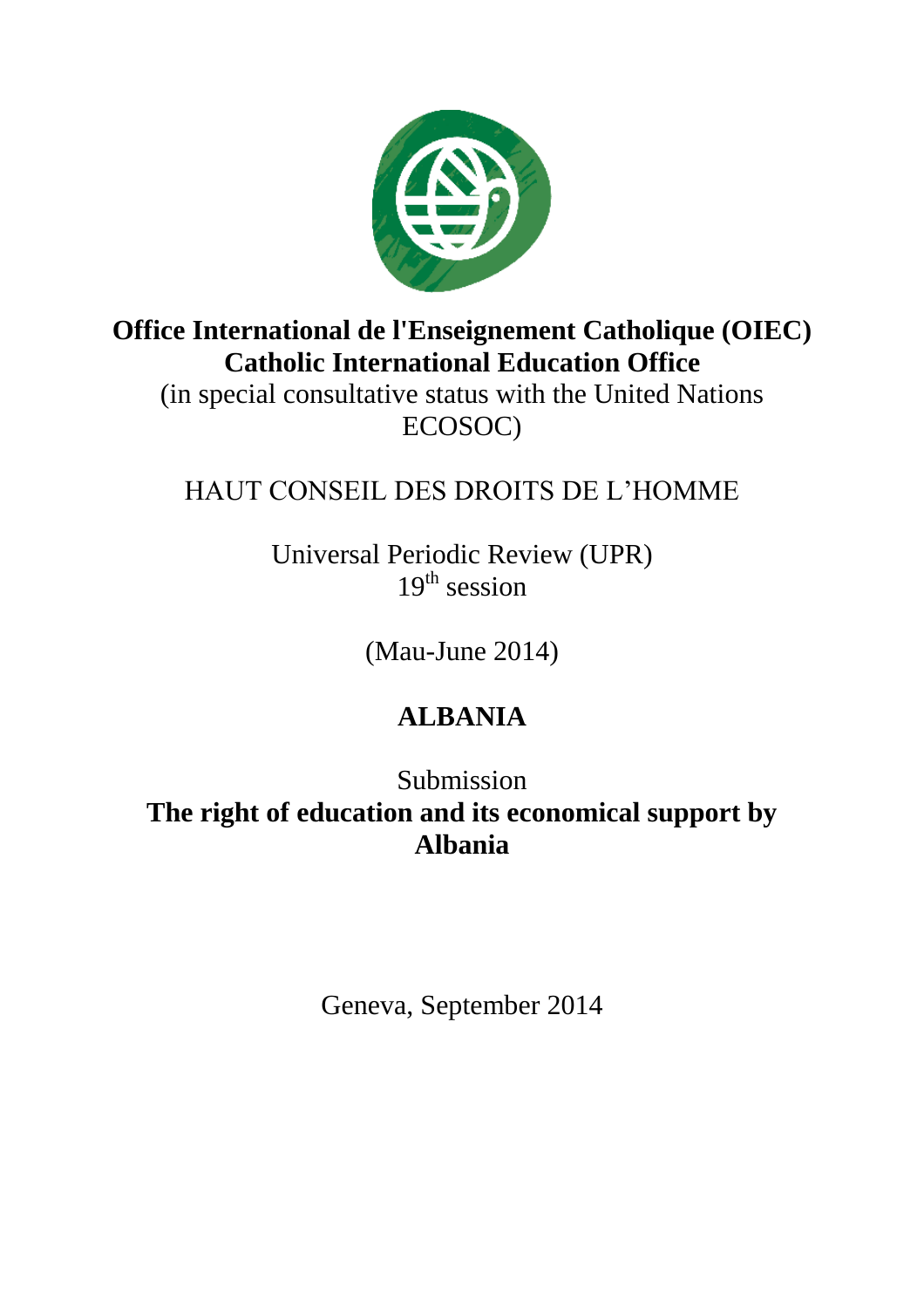OIEC is a NGO in special consultative status with the United Nations Economic and Social Council (ECOSOC). Founded in 1952, OIEC is present in 103 countries and its aim is to promote educational catholic projects in relation with the principles of United Nations. OIEC represents about 50 millions pupils and students in more 210.000 schools around the world.

This report is established on the observation led by the persons in charge of the Catholic education in Albania. The Catholic education of Albania is a member of the international Association for Catholic education.

The report brings to light the main concerns connected to the problem of the freedom of the education and teaching such as being a matter of the international **International Covenant on Economic, Social and Cultural Rights, ratified by Albania in 1991,** in its article 13:

 $\lq\lq\lq\lq\lq\lq\lq\lq\lq$ 

3. The States Parties to the present Covenant undertake to have respect for the liberty of parents and, when applicable, legal guardians to choose for their children schools, other than those established by the public authorities, which conform to such minimum educational standards as may be laid down or approved by the State and to ensure the religious and moral education of their children in conformity with their own convictions.

4. No part of this article shall be construed so as to interfere with the liberty of individuals and bodies to establish and direct educational institutions, subject always to the observance of the principles set forth in paragraph I of this article and to the requirement that the education given in such institutions shall conform to such minimum standards as may be laid down by the State."

The number of pupils attending Catholic schools in Albania is the following:

Primary Education: 2248

Secondary Education: 3458

Higher Education: 2070

Actually the relationships between Catholic Education and Albania are quite good, but the government progressively tries to put in the second plan the private schools in general. Our organization can notice that the government appreciates our work in schools and our contribution in the education, but not more than appreciation.

## **The right of education and its economical support by Albania**

In the discussion about the new law for the Pre-university education 2012, it was proposed several times that the state should finance even the private education, because being a qualitative education and having no interest in (the case of non-profit institutions), it provides not only a complete formation, but it also becomes an urge to improve the quality of education and creates the possibility of an opened dialogue. In fact, our organisation think that a democratic state should offer its citizens concrete possibilities to choose the proper education suitable for his child, so the State's help makes possible not to be discriminated by this economical factor.

In the article 5 of the Law 69, 2012, about education's right we read:

*1. The right to education in the Republic of Albania shall be guaranteed to the Albanian citizens, foreign citizens and those without citizenship, without discrimination in terms of gender, race, colour, ethnicity, language, sexual orientation, political or religious*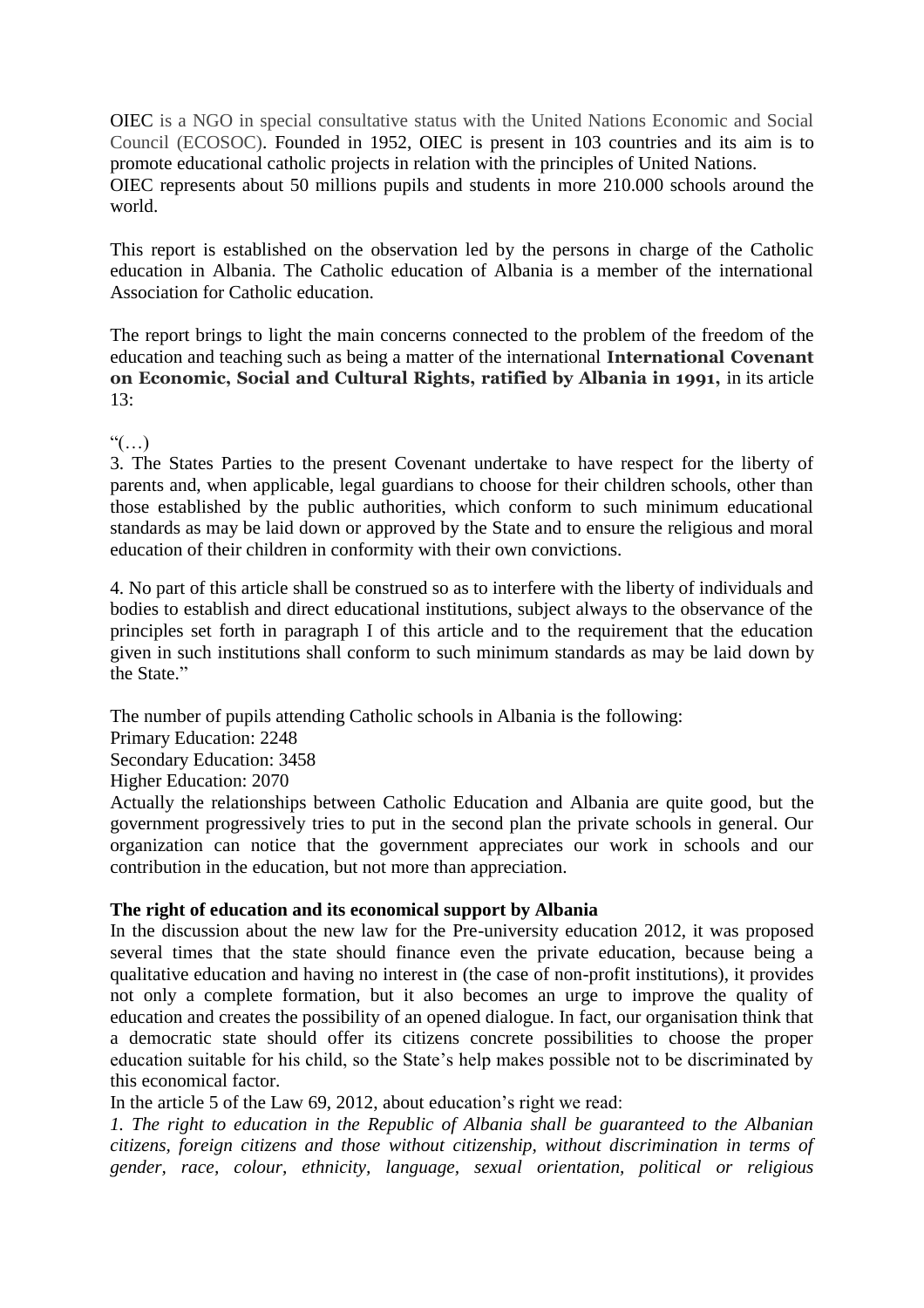*convictions, economic or social status, age, residing location, disability or other grounds being referred to in the Albanian legislation.*

*2. "In public schools, compulsory education and upper secondary education are free. 1 "*

A State that thinks about its future, takes it in consideration as predicts the first issue of article 5, that all citizens are equal. It creates politics to enlarge the possibilities for a qualitative education for its citizens. Actually, private education, especially non-profitable ones, is available to the citizens, that of knowledge and future, it is not a parallel way of the public education system, but should work out together contributing for the same purpose.

Therefore, we think that Albania should guarantee all citizens equal opportunity for education: It could be done in different ways. We propose, for example, for the State to determine how much they are spending for public school students and give this family contribution to the family, which chooses to enrol their children in a private school, or directly to the private schools. This would be a consistent execution of the law, which means equal possibilities and mainly concrete. Albania cannot aggravate the families who choose the private school to collect taxes when in reality these students do not cost anything to the State.

As we said, regarding the law of 2009, Albania has made some progress on the financial support of educational institutions dependent on the religious community of course, this is a laudable step but it should be realistic. The government appreciate this kind of schools for their contribution in the field of education; it is not a difficult thing. There should be another fact regarding interest. Seen by the government these schools are in its interest and benefits are valuable economically.

There are quite enough considering facts: How many students attend private schools? How many teachers have been employed? How much would this sector cost to the government if it did not exist, just think about the infrastructure, formation, basic materials and teachers' payment.

So we think that Albanian civil society should reflect and understand the essence of this request and the government politics should express concretely and significantly the respect for the right of education. Families have their right to choose the education for their children, not only those families in good economic conditions, but also those in difficulties have the right, to choose the one that is suitable to their own and children's desires.

This good and concrete volition, of the government should be given unconditionally. According to the Law 69, 2012 for the pre-university education, to the financial support for the pre-university private education, article 39 about financial support for the private preuniversity education:

1. *The Ministry shall, depending on its resources, support financially the local private educational institutions, being non-profit making, and having at least five years functioning as private institutions. The financial support for the private schools shall, in accordance with the criteria contained in the decision of the Council of Ministers, be differentiated depending on their ranking in national examinations of initial education or school leaving exams, as well as in international testing or competitions.*

*2. The private schools shall use the financial support only for the excellent students in national and international activities.*

In this way, the answer to the problem is expressed in the law simply as a desire or opportunity of the state to help non-profit private education. On the other hand, considering the conditions under which the contribution is supposed to be done, it could lead to a fruitless competition between schools.

**The set of the official translation on website of the Ministry of Education this coma has been omitted.**<br><sup>1</sup> In the official translation on website of the Ministry of Education this coma has been omitted.